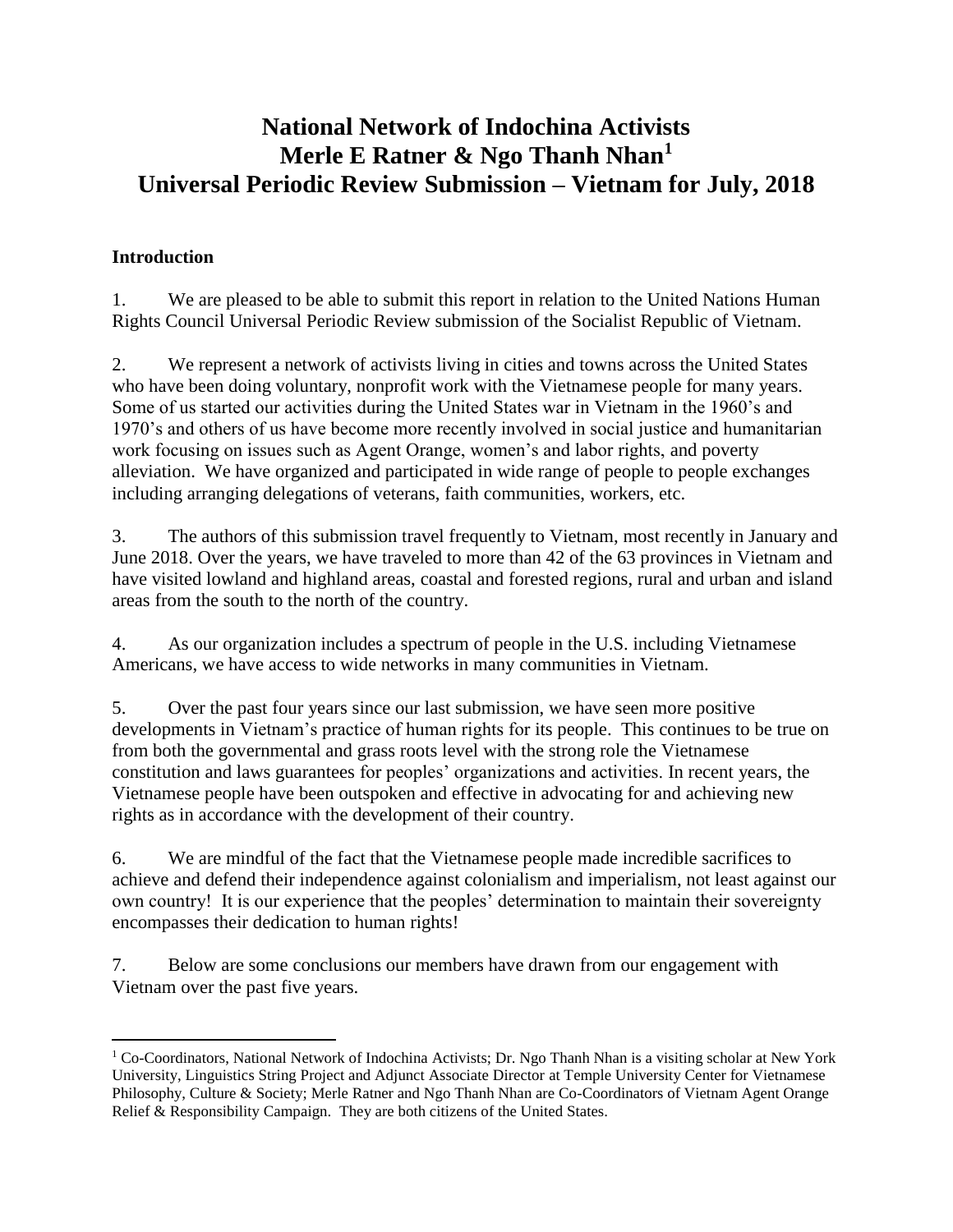#### **Economic, Social and Cultural Rights**

#### *Poverty Alleviation and Standard of Living:*

8. Vietnam remains a world leader in poverty alleviation, according to the UN's own figures. The official poverty rate has declined below 10%.

9. Emerging from more than one hundred years of colonialism, war and devastation, including being targeted with chemical warfare, particularly Agent Orange, its progress in improving the lives of its people continues to be extremely impressive!

10. In the past four years, every time we have traveled to Vietnam, we have witnessed remarkable improvements in the living conditions of the people.

11. In the cities, brick or modern housing has replaced most substandard housing and older public housing is now being rehabilitated or rebuilt, with former residents guaranteed homes in the new building. In the countryside, brick homes are rapidly replacing earthen houses. The government and people's organizations have built new houses for women headed and Agent Orange affected families. Most, if not all, of these houses have indoor plumbing and bathrooms and electricity.

12. Vietnam is food sufficient and has eliminated starvation. The level of malnutrition has declined rapidly. We recently visited new models of agricultural communes, run by ethnic minority women, which are producing sustainable, organic food to provide pesticide free food to improve the health of the people.

13. Basic health care and primary and secondary education continue to be universally available in every area of Vietnam down to the commune level and are provided at fairly low or no cost to all Vietnamese. We recently were able to visit a military/veteran's hospital and saw a very high level of care being provided to wounded and sick veterans.

#### *Women's and Children's Rights:*

14. Merle recently led a U.S. Women's delegation to Vietnam to study the situation facing women. We found that Vietnam is making serious strides in fighting against domestic violence and supporting domestic workers. We visited domestic violence shelters and men's clubs for combatting domestic violence, clubs for the rights of domestic workers and women workers in a factory along with meeting with women leaders in the National Assembly. We were impressed by the work of the Vietnam Women's Union and the support it receives from the government of Vietnam. The Vietnam Women's Union, which has chapters in every single commune in the country, supports women to gain equality in all aspects of society from the workplace to the home.

15. Serious attention continues to be paid to combatting trafficking in women and other forms of violence against women and children. The development of the girl child and the education of girls is a great priority and literacy among women continues to be very high.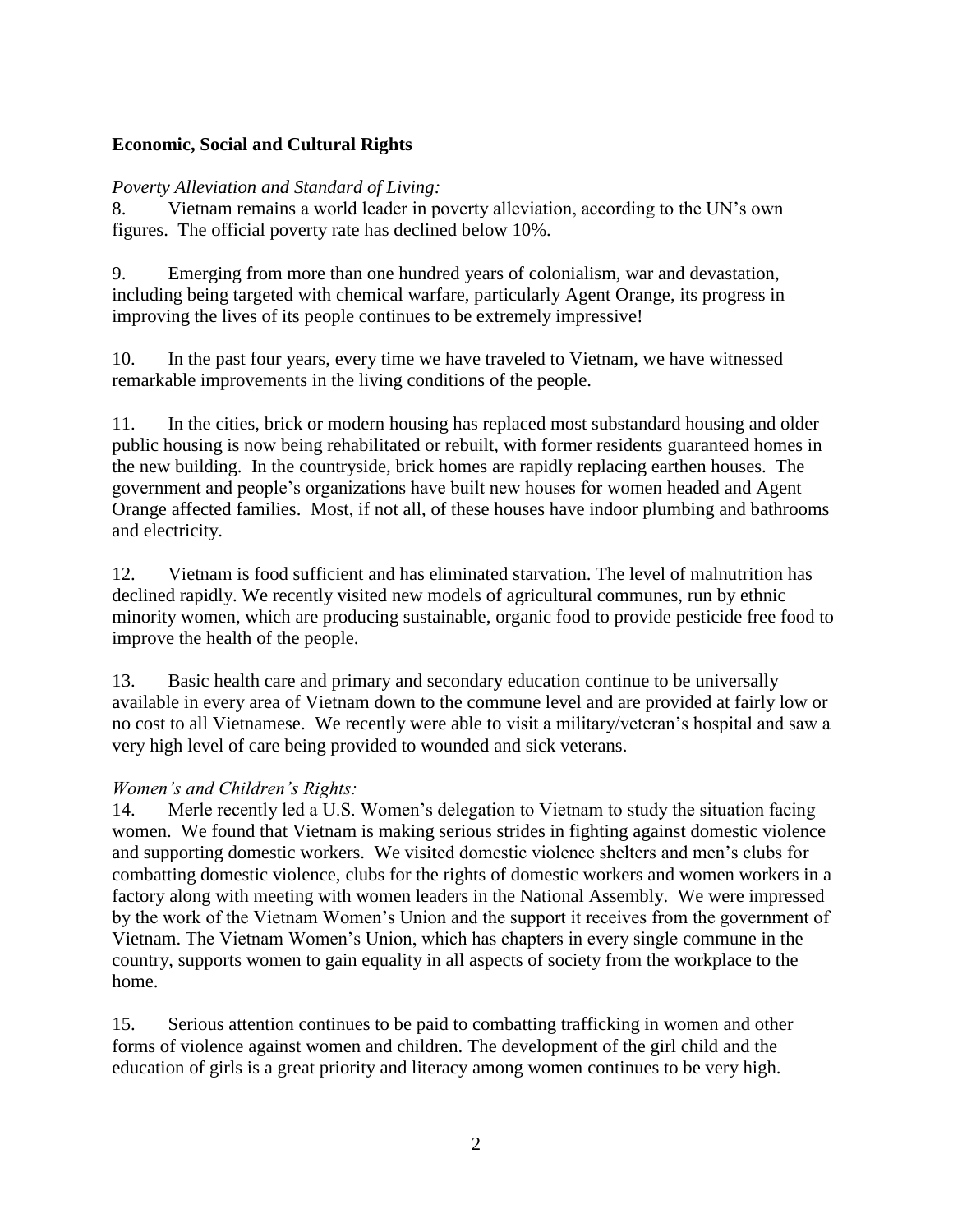#### *Rights of Nationalities:*

16. Vietnam, a country with 54 nationalities, is committed to respecting the rights of each nationality. Since our last submission, we have traveled to several national minority regions where great efforts are being made to improve the lives of residents and to increase their representation in government bodies at all levels. Special emphasis continues to be placed on assisting national minority groups to preserve, maintain and develop their languages and cultures. Vietnamese linguists continue to assist certain nationalities to help develop written languages, where they previously had none. The contributions of Vietnam's nationalities are celebrated throughout the country and the educational system promotes this understanding among the students.

#### *Labor Rights:*

17. Vietnam continues to defend the dignity and labor rights of working people. This has always been a core value of economic and social rights in Vietnam. The labor movement in Vietnam is increasingly active and militant. Vietnamese workers feel free to express their right to collective action even to the point of striking. And in thousands of strikes a year, the workers win at least part of their demands. Vietnamese law provides that workers have the absolute right to form unions in every workplace and the right to strike and Vietnam is preparing to ratify several additional core labor convention of the ILO. The Vietnam General Confederation of Labour (VGCL) is developing more skill in collective bargaining, negotiating and representing its members in the private sector and is beginning to have shop floor representatives elected by the union members. There is also a new cooperation in representing and protecting women workers between the VGCL and the Vietnam Women's Union and a renewed focus on health and safety campaigns. We continue to believe that Vietnam's labor movement is one of the most successful in demanding and gaining decent pay and working conditions.

#### **Civil and Political Rights**

18. Vietnam continues to protect the civil and political rights of its people. There has been an increase in public and official reports on abuses of power and corruption and in the effectiveness of public opinion in impacting laws and regulations. We witnessed demonstrations in the capital, mainly concerning land use issues which proceeded without government interference. But more important, it is through the vast network of mass and neighborhood organizations that people's viewpoints on matters ranging from street venders to official corruption is being heard and heeded! Quite a few bills proposed in the National Assembly have been shelved or significantly revised due to such public consensus. Vietnamese people are freer than ever to speak their minds on the issues that affect their lives. The Vietnamese press has been has continued to be outspoken about exposing corruption and malfeasance in government, even at the highest levels. Numbers of high ranking officials have been tried and convicted on corruption charges due to government and media exposures.

19. On a recent visit, we were able to meet with lesbian and gay community members in Vietnam and to hear about the growing movements for empowerment that are changing policy and hearts in Vietnam. The law now allows gay weddings (although not yet legal marriage) and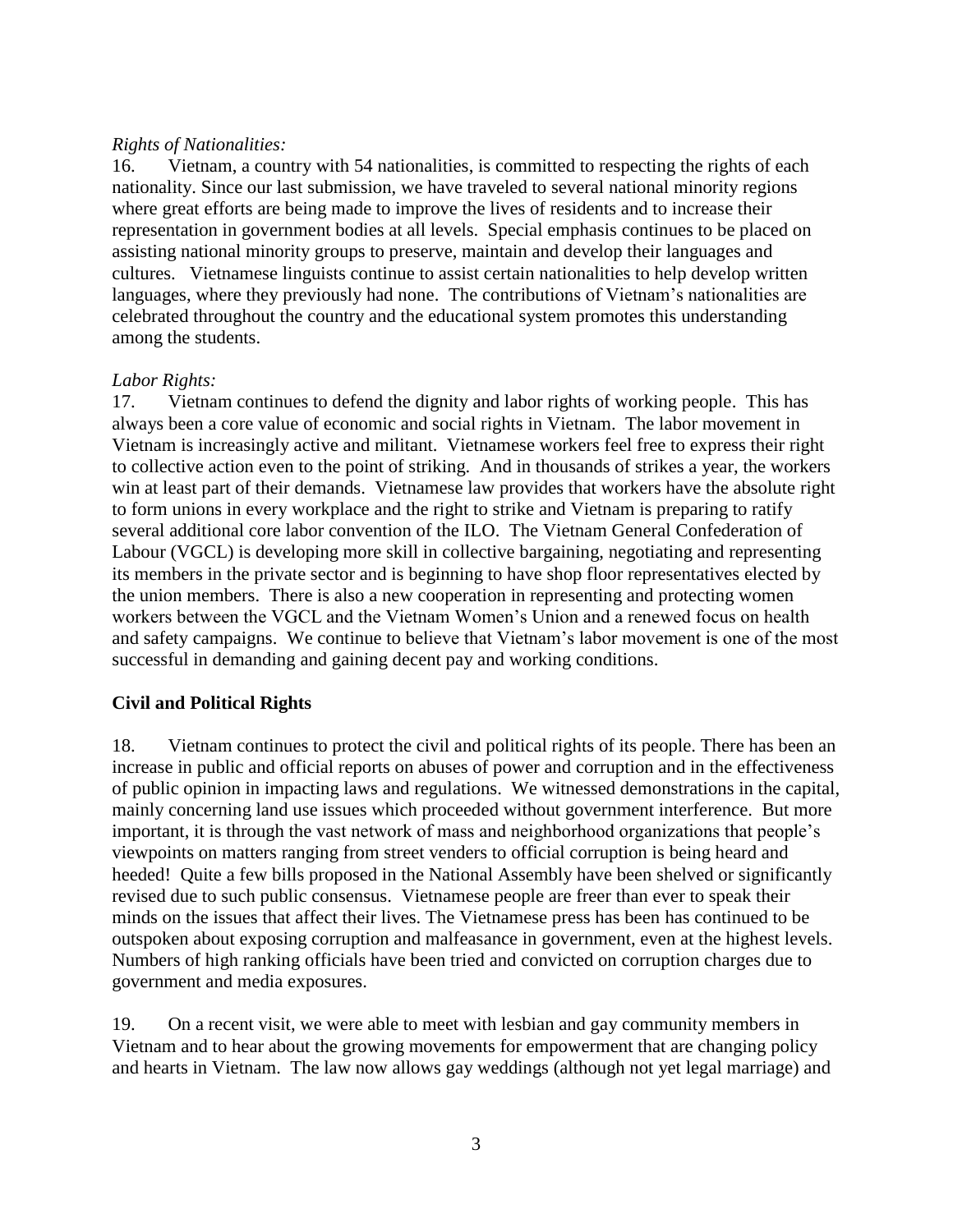GLBTQ parades happen annually in several cities. We believe that Vietnam is moving forward to become a leader in GLBTQ rights in the near future!

20. Civil and political rights are given expression not merely on papers, but as a living process of community and citizen involvement that actually affects the direction of people's lives. What we have seen on our more recent visits to Vietnam is a widening of popular power and socialist democracy accomplished through the mass organizations, through local governments, through an increasingly active National Assembly and through the media.

21. Like every other country, Vietnam has the right and the duty to its people to ensure security, stability and sovereignty. While we cannot comment on the basis for decisions to imprison every person critics of Vietnam deem "political prisoners," we know that many are financially and politically supported by exiles including in our own country, that commit violent crimes to attempt to destabilize Vietnam. Nonetheless, Vietnam remains one of the safest countries in the world. It has reduced its use of the death penalty and has a much lower percentage of its population in prison and in the criminal justice system than the United States.

# **Agent Orange – a Continuing Human Rights Violation suffered by Vietnam**

22. As we said in our last submission, the United States war against Vietnam left a legacy of chemical and other warfare that continues to affect the Vietnamese people today. Land mines and other unexploded ordinance still kill and maim Vietnamese children and farmers. The most enduring crime perpetrated by the U.S. war upon the land and people of Vietnam is the spraying of the chemical weapon, Agent Orange. Containing dioxin, the most toxic chemical known to science, Agent Orange has affected from 3 to 4.8 million Vietnamese people and contaminates the land in a number of toxic hot spots.

23. The use of Agent Orange by the United States constitutes a severe violation of the human rights of the Vietnamese people and violates international law– violations that the U.S. has yet to acknowledge, accept responsibility for or redress.

24. It continues to fall to the Vietnamese people to address the human rights of the millions of victims. Agent Orange kills, sickens and maims generations of Vietnamese people. The smallest victims are still dying in utero or being born with the most horrific birth defects. We met these victims in cities and villages across Vietnam. Many of the children lie in their beds, lacking any consciousness for the entirety of their lives. Many others can barely survive with their severe disabilities.

25. The organization representing these victims in Vietnam, the Vietnam Association for Victims of Agent Orange/dioxin (VAVA) advocates for and takes care of these victims in almost every province in Vietnam. The Vietnamese government also provides significant funds to help the poorest victims as does the Vietnamese population. Caring for these victims places an enormous burden upon Vietnamese society. Yet, Vietnam is taking up the challenge of insuring the human rights of these victims while our own government is doing precious little!

# **A Final Note**